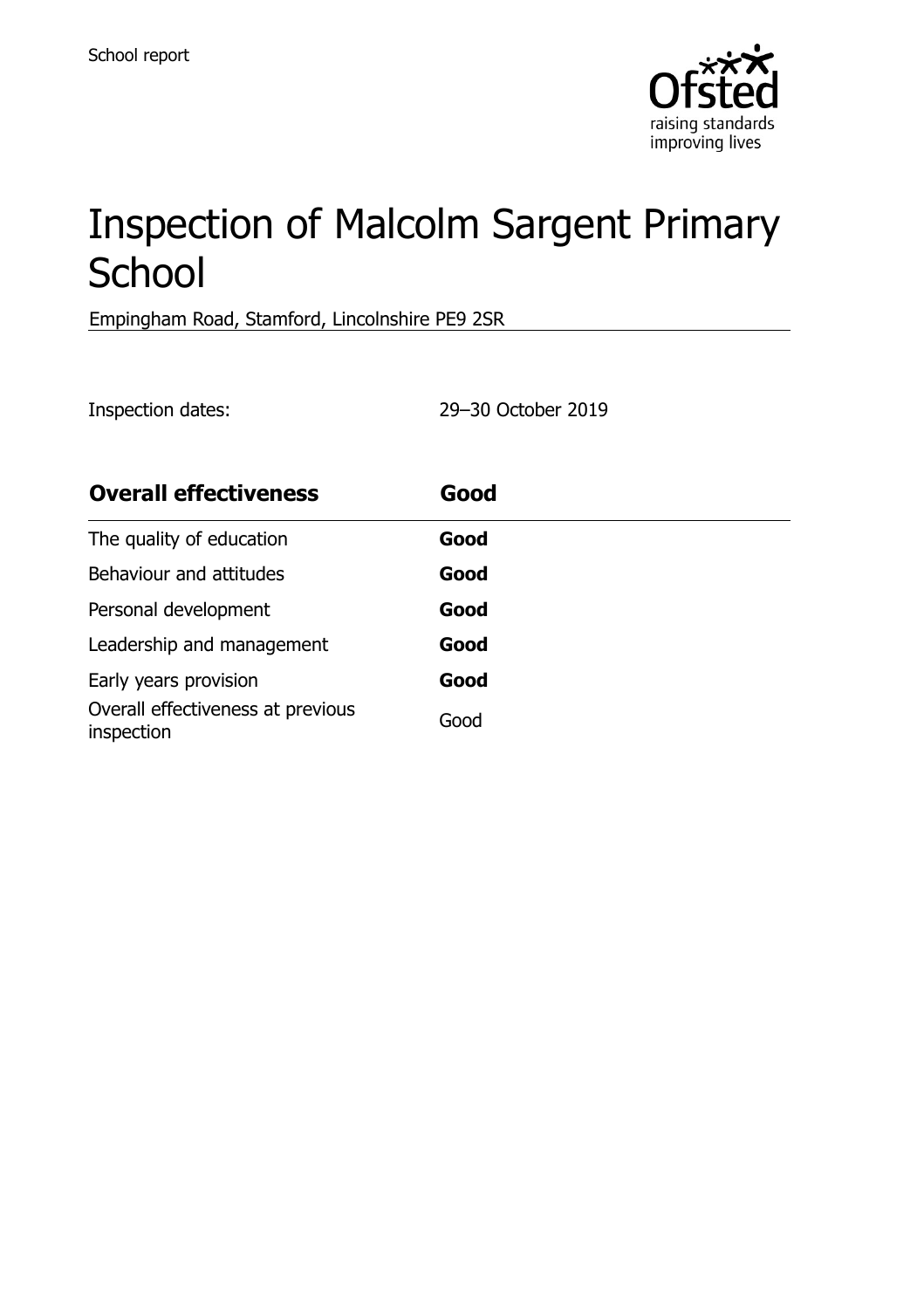

## **What is it like to attend this school?**

Pupils at this school receive a good standard of education. They take part in a wide range of activities. Staff have high expectations of what pupils can achieve. This is particularly so in music. The local community holds the school's many choirs in high regard. Pupils take pride in representing their school at choral events. In art, pupils also achieve well. Teachers develop pupils' artistic skills to a high standard. Pupils use materials such as clay, different types of paint and collage.

Pupils are polite and well mannered. They show respect for each other, staff and visitors. They are keen to exemplify the 'Malcolm Sargent way', the school's standard for how pupils should behave. Pupils do not tolerate any form of discrimination. They value each other's differences. They respect different religions, cultures and lifestyles.

The vast majority of pupils have very positive attitudes to their learning. Occasionally, a few pupils become distracted. This is usually because what teachers are asking them to do is not demanding enough. Most of the time, pupils' good behaviour helps them to learn.

#### **What does the school do well and what does it need to do better?**

Leaders want pupils to achieve very well. They have planned an ambitious curriculum. This is particularly true in mathematics, music, art and personal, social and health education (PSHE). In these subjects, teachers plan well what pupils need to learn, to build on what they have learned before. Teachers revise pupils' previous knowledge when they introduce new concepts. This helps pupils to remember what they have learned before, and to make links with new learning.

The school's curriculum for early reading is strong. Pupils learn new sounds in an order that quickly helps them to read simple words. Staff revise the sounds pupils know to help them stick in the memory. Once pupils become confident readers, staff encourage them to read a wide variety of different texts. Teachers use high-quality books to hook pupils' interest. Weaker readers receive help to read the same books as their friends.

Staff support pupils with special educational needs and/or disabilities (SEND) well. Some pupils use special equipment to help them in lessons. Teachers make changes to the tasks some pupils complete. When needed, pupils get extra help. Staff are careful that this support does not interrupt pupils' learning in other subjects.

Teachers check what pupils know, so they can spot when pupils need more support. 'Pick me up' sessions provide pupils with extra help before or after a lesson. This helps pupils to take part and achieve well. Senior leaders mentor disadvantaged pupils. These pupils value this time to talk through their learning. They say it helps them to remember more.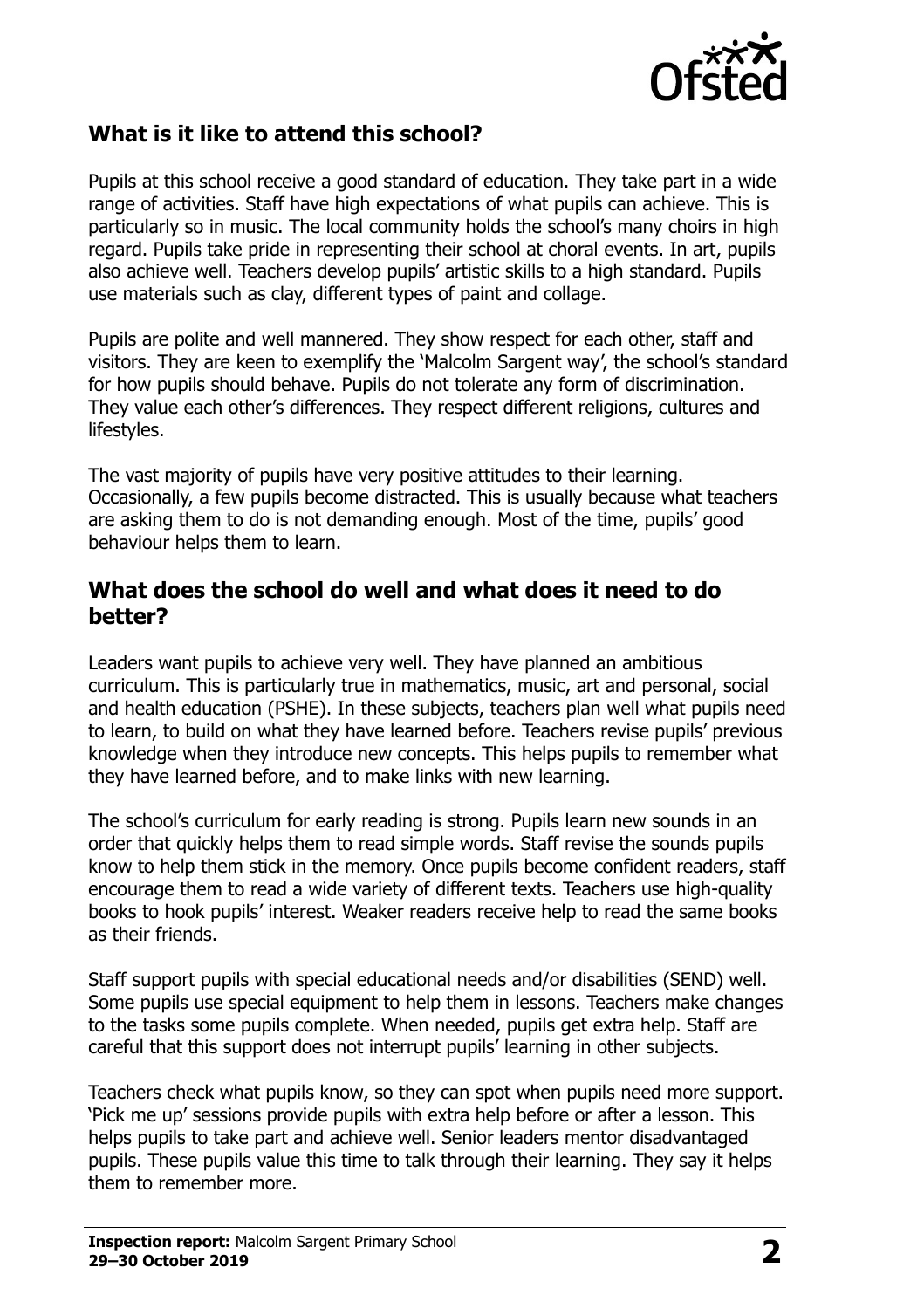

Pupils study the full range of subjects in the national curriculum. Leaders have been reviewing what they want pupils to learn in all subjects. They have designed new subject plans with high ambitions for all pupils. Leaders have implemented these plans in most subjects. However, teachers are not yet using them in geography, history and design technology. Occasionally, teachers do not demand enough of a few pupils. They do not always adapt tasks to meet the needs of all pupils. When this happens, some pupils become distracted.

In early years, children behave exceptionally well. Children are happy. They take part in the different activities with gusto. Teachers' planning is usually ambitious and designed to challenge children. However, occasionally, teachers do not use this planning well enough to meet the needs of all children.

The school's programme for pupils' personal development is well planned and delivered. Pupils have various opportunities to extend their learning. Many pupils join the school's choirs. However, other than involvement in the school's choirs, leaders do not regularly encourage these pupils to join in with other activities.

## **Safeguarding**

The arrangements for safeguarding are effective.

The school's safeguarding team works well together to ensure that pupils are kept safe. Leaders work with families and external agencies to provide support for pupils. Staff are well trained to spot signs of potential abuse. There are clear systems in place for staff to pass on concerns to other agencies.

The school's 'meet and greet' system makes staff available at the beginning of the school day to meet pupils and parents and carers. Staff can deal with any concerns quickly, helping pupils to come into school ready to learn.

# **What does the school need to do to improve?**

# **(Information for the school and appropriate authority)**

- The curriculum in most subjects is very well designed and sequenced, but leaders have not fully implemented it in all subjects. Leaders need to ensure that in subjects such as history, geography and design technology, teachers know how to use the school's curriculum plans to develop pupils' subject-specific knowledge.
- Occasionally, teachers' expectations of a few pupils are not demanding enough, including in early years. Leaders must ensure that teachers adapt learning to respond to pupils' needs and that they have high ambitions for all pupils.
- The curriculum for pupils' personal development meets the needs of the vast majority of pupils. However, disadvantaged pupils are not encouraged to participate widely in the school's enhanced curriculum. Leaders must ensure disadvantaged pupils take part in enrichment activities to provide them with the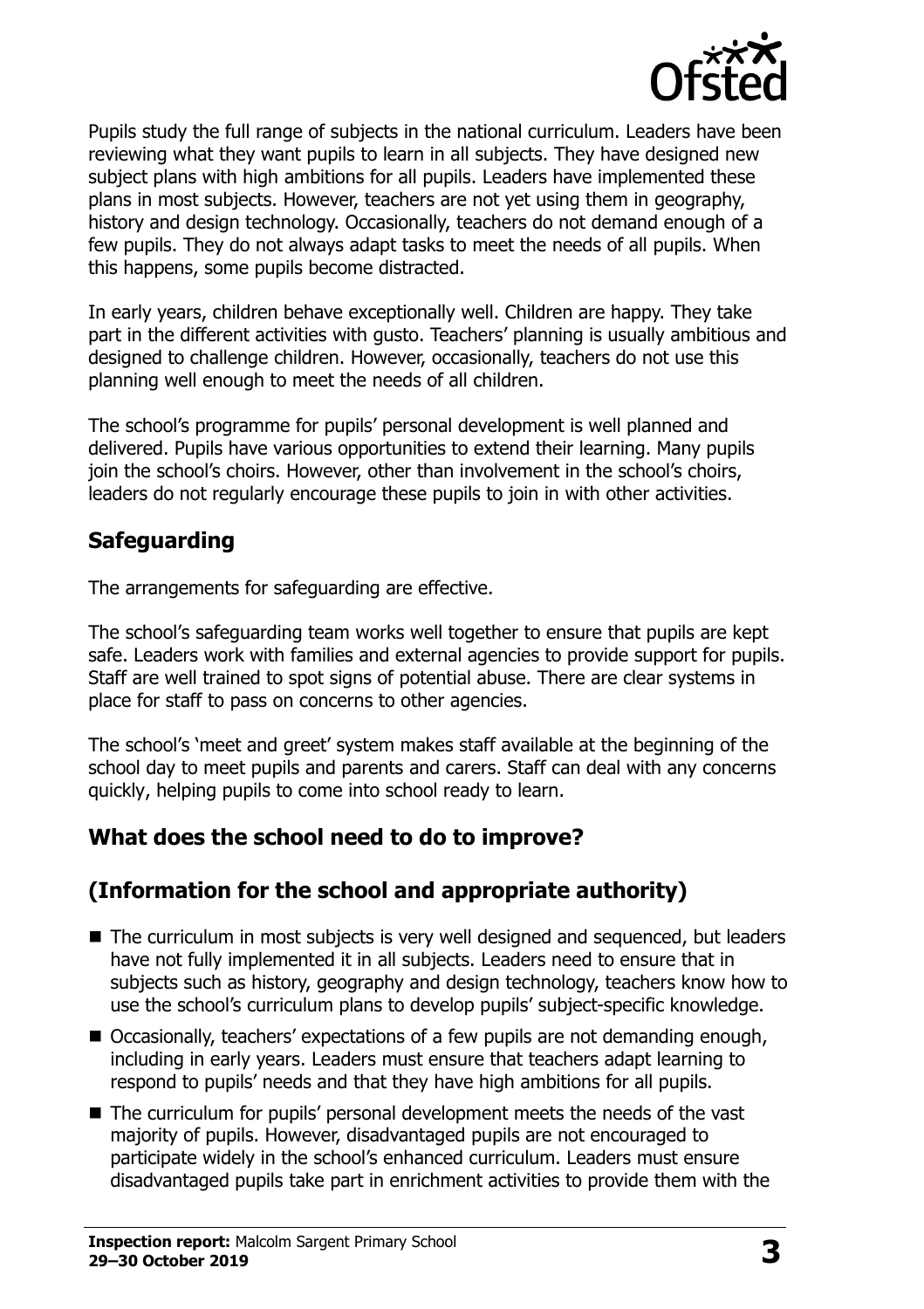

same breadth of opportunities as non-disadvantaged pupils.

#### **How can I feed back my views?**

You can use [Ofsted Parent View](http://parentview.ofsted.gov.uk/) to give Ofsted your opinion on your child's school, or to find out what other parents and carers think. We use Ofsted Parent View information when deciding which schools to inspect, when to inspect them and as part of their inspection.

The Department for Education has further quidance on how to complain about a school.

If you're not happy with the inspection or the report, you can [complain to Ofsted.](http://www.gov.uk/complain-ofsted-report)

#### **Further information**

You can search for [published performance information](http://www.compare-school-performance.service.gov.uk/) about the school.

In the report, '[disadvantaged pupils](http://www.gov.uk/guidance/pupil-premium-information-for-schools-and-alternative-provision-settings)' refers to those pupils who attract government pupil premium funding: pupils claiming free school meals at any point in the last six years and pupils in care or who left care through adoption or another formal route.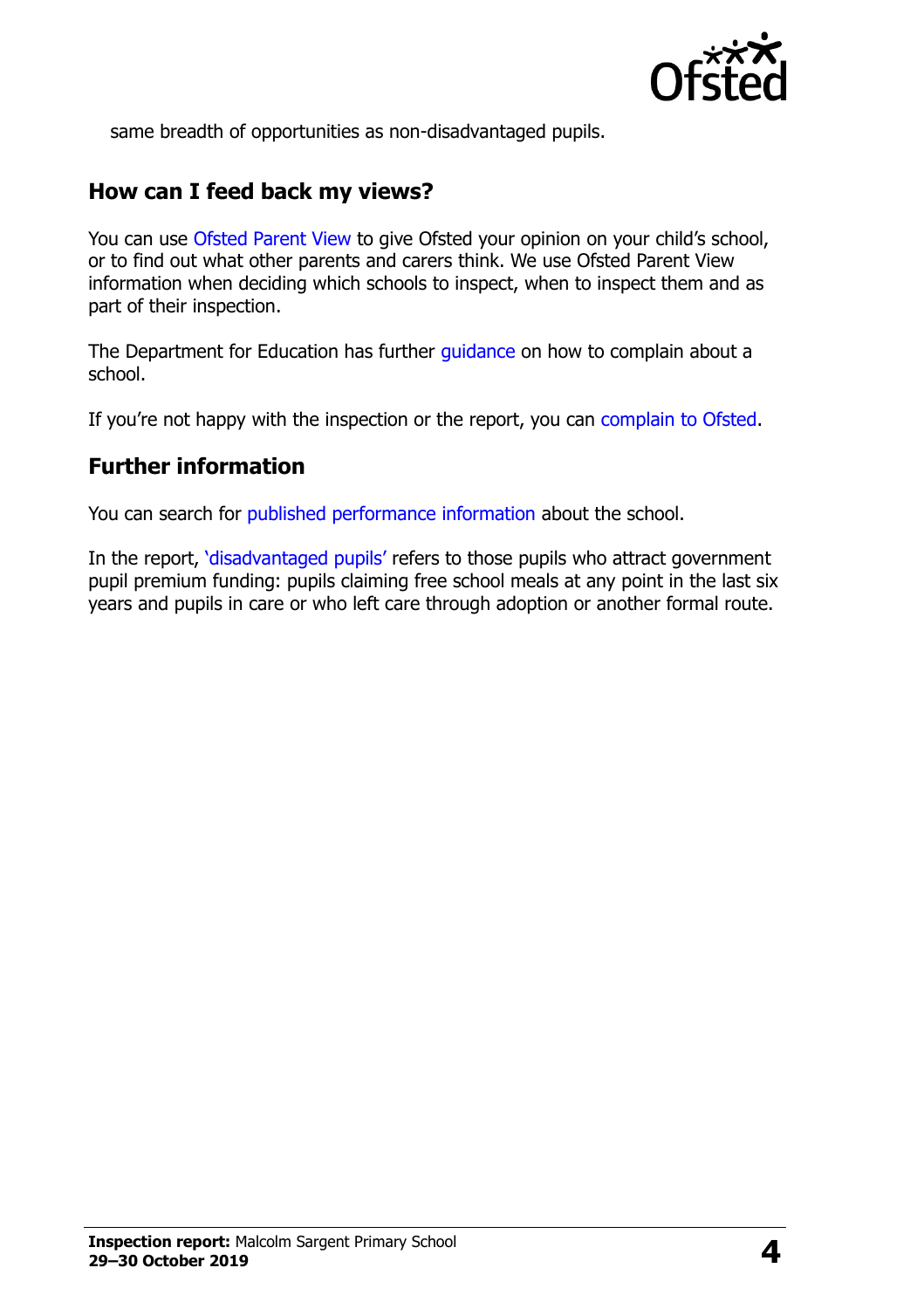

## **School details**

| Unique reference number             | 137680                         |
|-------------------------------------|--------------------------------|
| <b>Local authority</b>              | Lincolnshire                   |
| <b>Inspection number</b>            | 10110099                       |
| <b>Type of school</b>               | Primary                        |
| <b>School category</b>              | Academy converter              |
| Age range of pupils                 | 4 to 11                        |
| <b>Gender of pupils</b>             | Mixed                          |
| Number of pupils on the school roll | 645                            |
| <b>Appropriate authority</b>        | Board of trustees              |
| <b>Chair of trust</b>               | Ken Swanson                    |
| <b>Principal</b>                    | <b>Tristan Revell</b>          |
| Website                             | www.malcolmsargentschool.co.uk |
| Date of previous inspection         | 11 September 2018              |

# **Information about this school**

■ There have been no significant changes since the last inspection.

## **Information about this inspection**

We carried out this inspection under section 5 of the Education Act 2005.

- $\blacksquare$  The inspectors completed inspection activities focusing on reading, mathematics, history, art and PSHE. This included lesson visits accompanied by members of the school's staff. The inspector also talked with pupils about their school and looked at examples of pupils' work in these and other subjects.
- $\blacksquare$  Meetings were held with the headteacher, the leader for the provision for pupils with SEND, and subject leaders, teachers and teaching assistants. The inspectors also spoke with two members of the governing body.
- The inspectors spoke with parents informally and considered the 87 responses to the online parent questionnaire, Parent View. They considered the 33 responses to the staff survey.
- The inspectors looked at a range of documents, including the school's curriculum plans, plans for improvement, the most recent published information on the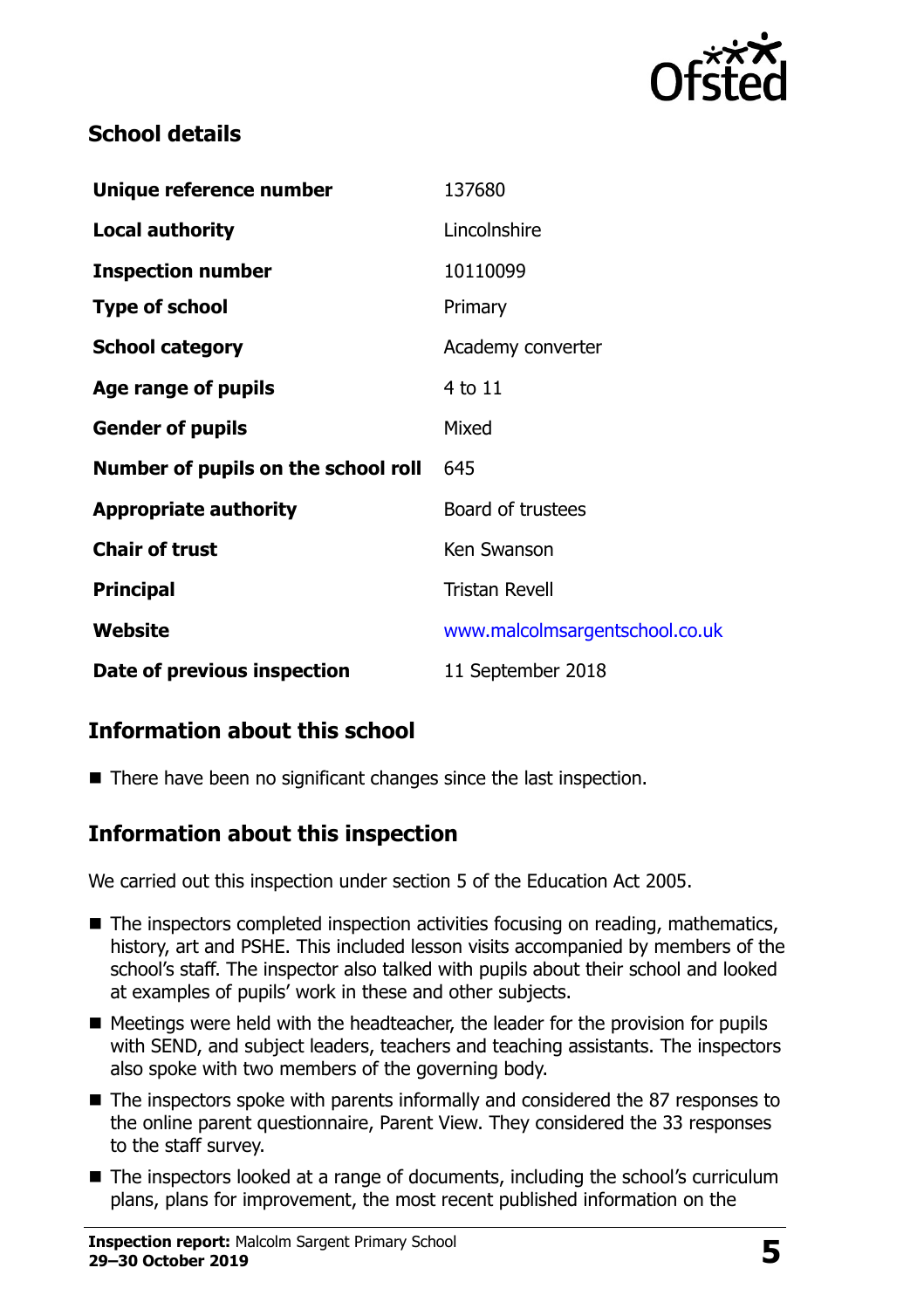

achievement and progress of pupils, and information relating to safeguarding pupils.

#### **Inspection team**

| Helen Williams, lead inspector | Her Majesty's Inspector |
|--------------------------------|-------------------------|
| Andy Lakatos                   | Ofsted Inspector        |
| <b>Mark Mitchley</b>           | Ofsted Inspector        |
| Jackie Thornalley              | Ofsted Inspector        |